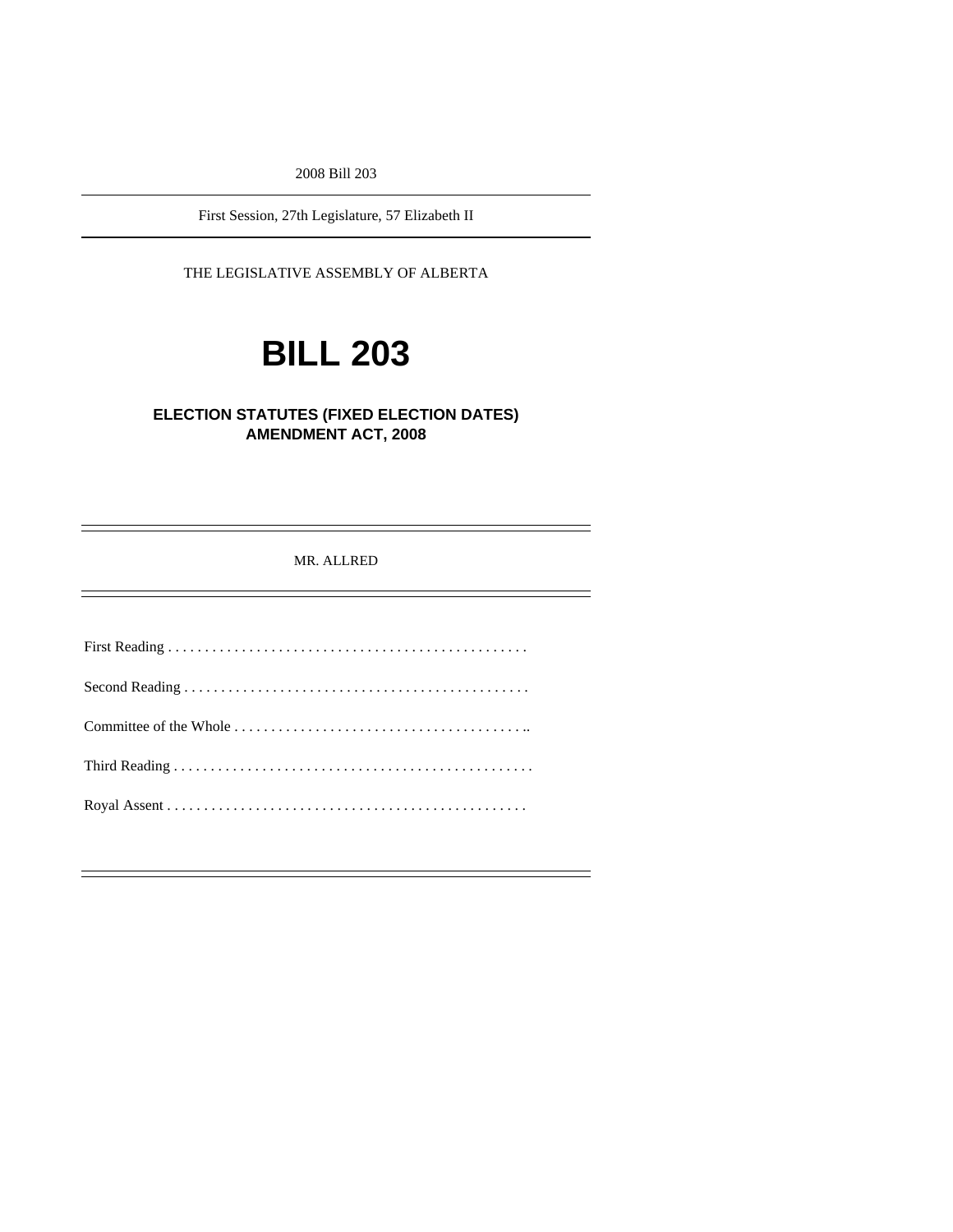*Bill 203 Mr. Allred* 

# **BILL 203**

2008

## **ELECTION STATUTES (FIXED ELECTION DATES) AMENDMENT ACT, 2008**

*(Assented to , 2008)* 

HER MAJESTY, by and with the advice and consent of the Legislative Assembly of Alberta, enacts as follows:

# **Election Act**

#### **Amends RSA 2000 cE-1**

**1(1) The** *Election Act* **is amended by this section.** 

#### **(2) Section 39 is renumbered as 39.1 and the following is added before section 39.1:**

#### **Fixed election dates**

**39(1)** Nothing in this section affects the powers of the Lieutenant Governor, including the power to dissolve the Legislature by proclamation in Her Majesty's name when the Lieutenant Governor sees fit.

**(2)** Subject to the powers of the Lieutenant Governor referred to in subsection (1),

 (a) a general election shall be held on October 15, 2012, unless a general election has been held after the day on which the *Election Statutes (Fixed Election Dates) Amendment Act, 2008* receives Royal Assent and before October 15, 2012, because of a dissolution of the Legislature, and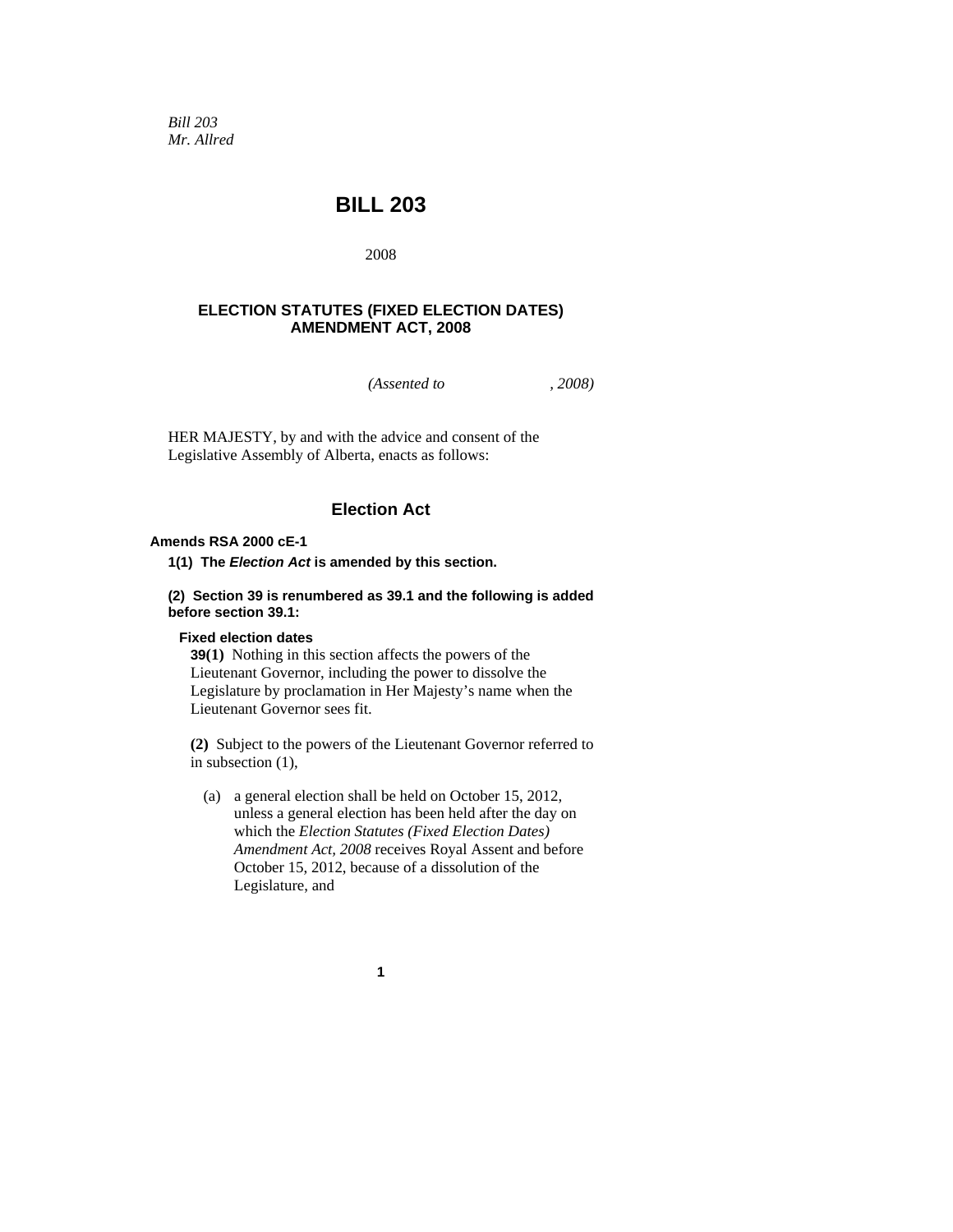(b) thereafter, general elections shall be held on the 3rd Monday in October in the 4th calendar year following polling day in the most recent general election.

**(3)** If the Chief Electoral Officer is of the opinion that a Monday that would otherwise be polling day is not suitable for that purpose because it is a day of cultural or religious significance, the Chief Electoral Officer shall choose an alternate day and recommend to the Lieutenant Governor in Council that polling day should be that alternate day, and the Lieutenant Governor in Council may make an order to that effect.

**(4)** The alternate day shall be one of the 7 days following the Monday that would otherwise be polling day.

**(3) The following sections are amended by striking out** "section 39" **and substituting** "section 39.1":

section  $40(1)$ ; section  $66(1)(b)$ .

#### **Amends RSA 2000 cL-9**

**2(1) The** *Legislative Assembly Act* **is amended by this section.** 

**(2) The** *Legislative Assembly Act* **is amended in section 32(2) and (3) by striking out** "section 39 of the *Election Act*" **and substituting** "section 39.1 of the *Election Act*".

# **Local Authorities Election Act**

#### **Amends RSA 2000 cL-21**

**3(1) The** *Local Authorities Election Act* **is amended by this section.** 

**(2) Section 10 is amended by repealing subsection (1) and substituting the following:** 

**10(1)** The members of an elected authority elected in 2007 hold office for a term of 3 years.

**(1.1)** Commencing with the general election of 2010, members of a local authority elected at a general election hold office for a term of 4 years and a general election shall be held every 4th year after the year 2010.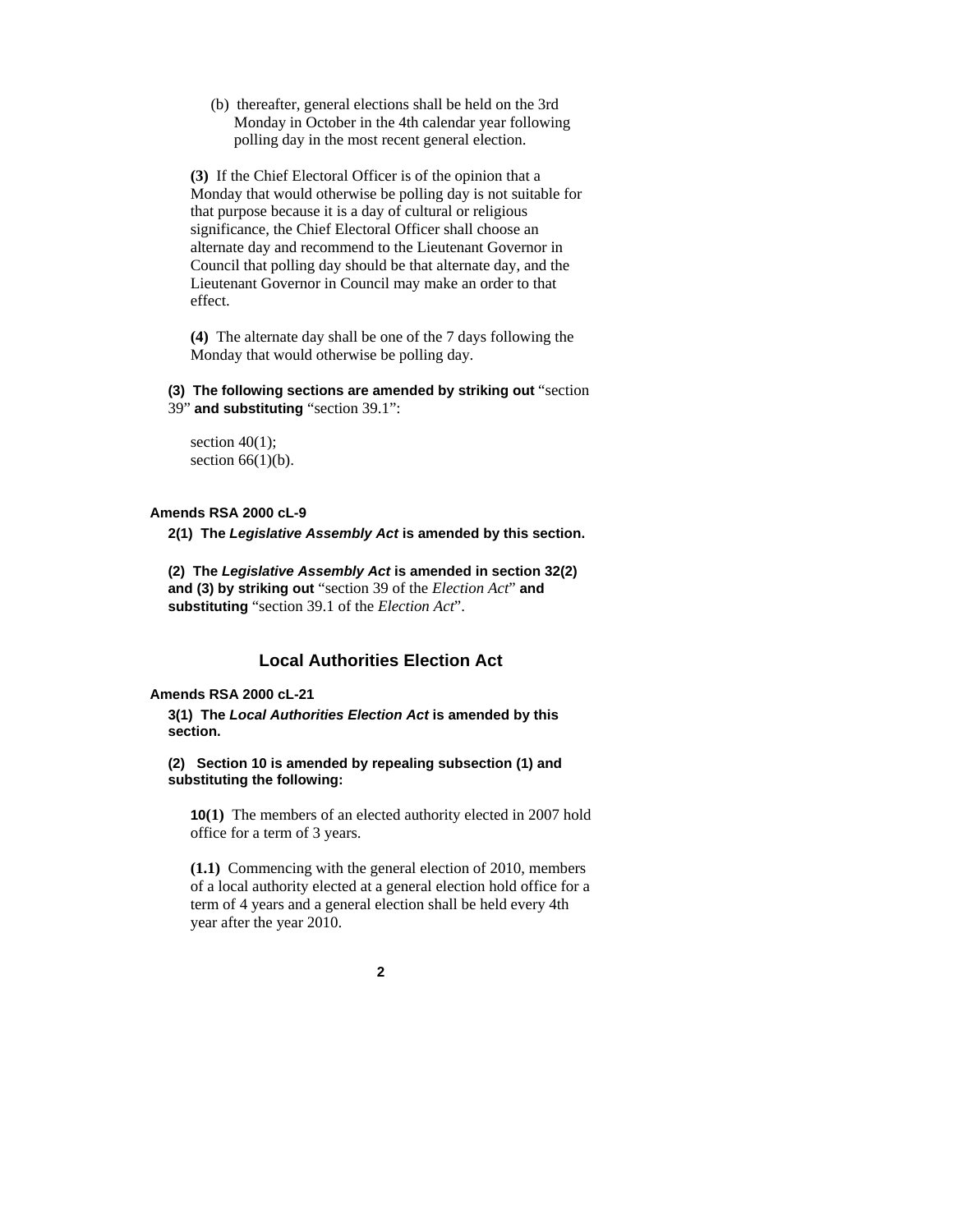### **Amends RSA 2000 cS-3**

- **4(1) The** *School Act* **is amended by this section.**
- **4(2) The** *School Act* **is amended in section 251** 
	- (a) **in subsection 2(a) by striking out** "2-year" **and substituting** "3-year",
	- (b) **in subsection (2)(b) and (3) by striking out** "3rd year" **and substituting** "4th year".
- **5 This Act comes into force on Proclamation.**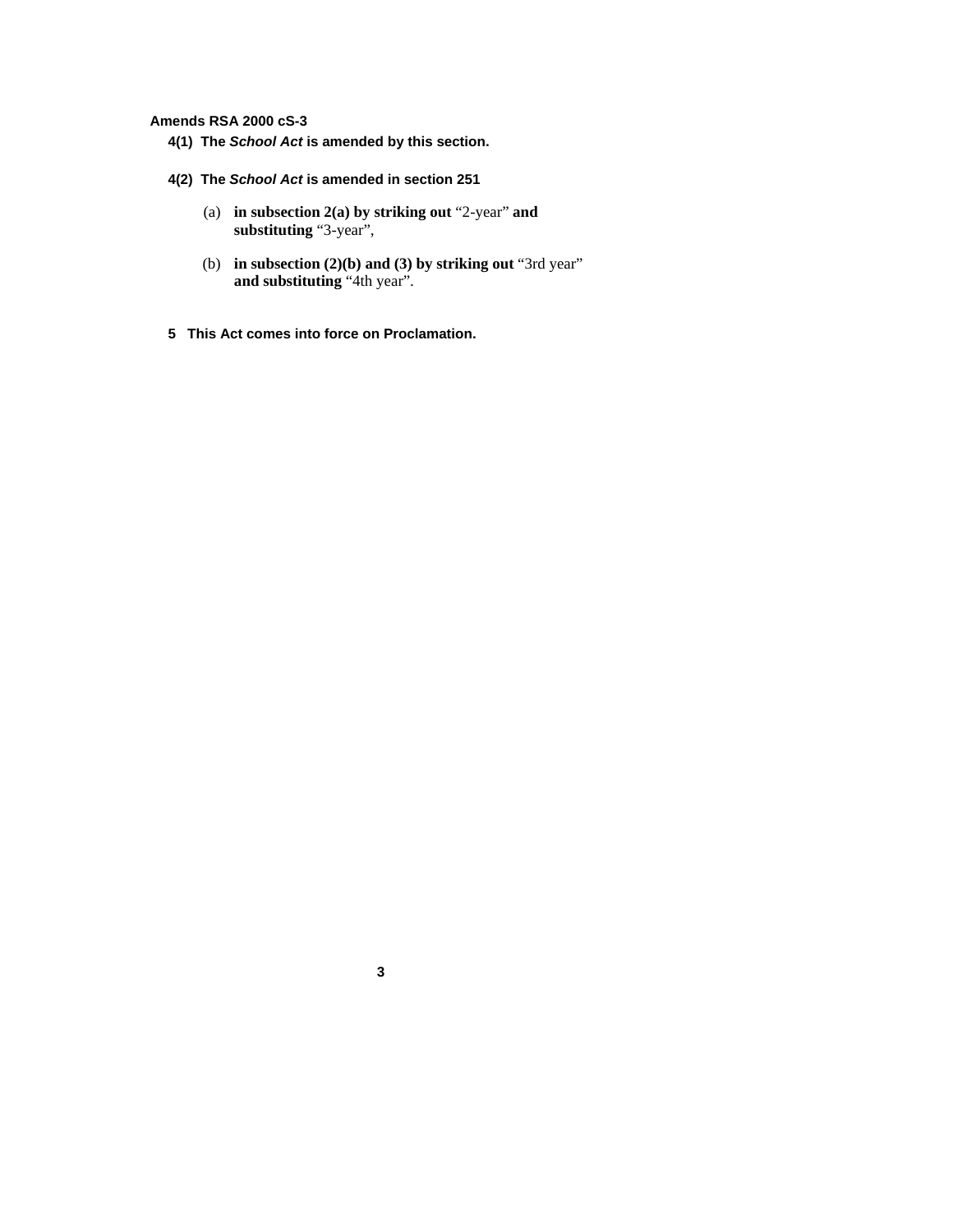**Explanatory Notes** 

Amends chapter E-1 of the Revised Statutes of Alberta 2000.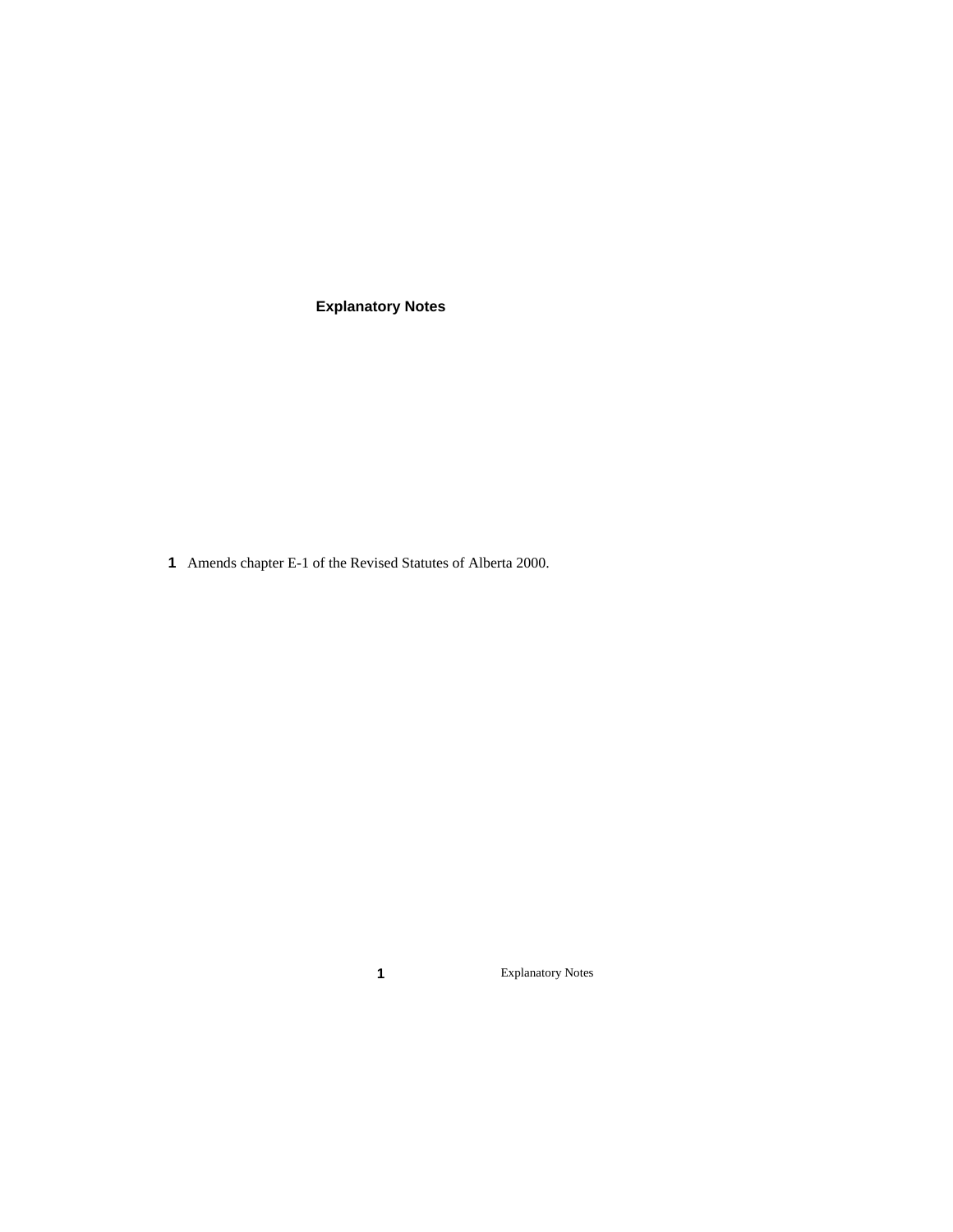Amends chapter L-9 of the Revised Statutes of Alberta 2000.

Amends chapter L-21 of the Revised Statutes of Alberta 2000.